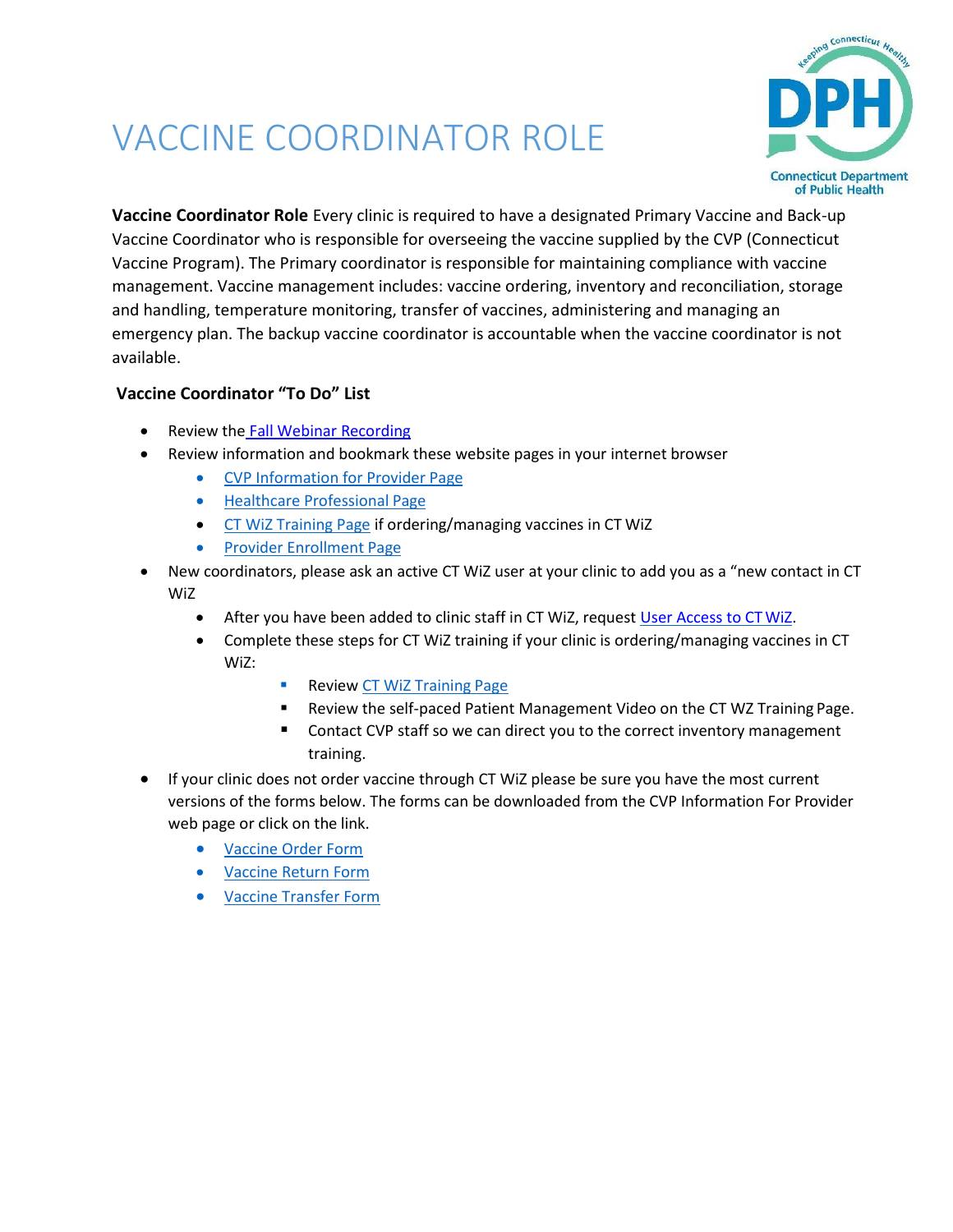## **Responsibilities:**

**Storage and Handling***:* Managing vaccine inventory involves identifying vaccines upon receipt, account for total inventory supply, rotate stock and records temperatures. In the event of an emergency, the vaccine coordinator is responsible for troubleshooting and instituting a backup protocol to safeguard the vaccine inventory.

- Label and store state supplied vaccines separate from privately purchased vaccines
- Immediately contact CVP if there are any discrepancies with your shipment.
- Store vaccines with shorter expiration dates in the front of the unit for proper rotation ofstock
- Do not store vaccine in the door or inside drawers in the refrigerator/freezer
- Record refrigerator and freezer temperatures on the temperature log provided by the CVP twice daily. Logs can be downloaded from the CVP Information For Provider web page or click on the links: Refrigerator Charts [Fahrenheit](https://portal.ct.gov/-/media/Departments-and-Agencies/DPH/dph/infectious_diseases/immunization/cvp/70-71-Temperature-Logs-Refrigerator-F.pdf?la=en) / [Celsius](https://portal.ct.gov/-/media/Departments-and-Agencies/DPH/dph/infectious_diseases/immunization/cvp/5556templogchartsrefrigcelsiusp3037c813-pdf.pdf?la=en) and Freezer Charts [Fahrenheit](https://portal.ct.gov/-/media/Departments-and-Agencies/DPH/dph/infectious_diseases/immunization/cvp/31templogchartsfreezer813-pdf.pdf?la=en) / [Celsius.](https://portal.ct.gov/-/media/Departments-and-Agencies/DPH/dph/infectious_diseases/immunization/cvp/5758templogchartsfreezercelsiusp3038c913-pdf.pdf?la=en)
- Capture minimum and maximum temperatures once daily from data loggerthermometers
- Download data logger reports monthly.
- For sites with CVP supplied Berlinger data loggers, review the [Berlinger Fridge Tag, V](http://www.berlingerusa.com/support/)ideos and Support Documents.

**Temperature Excursion's** Contact the CVP if temperature rise above acceptable temperature range for two hours or more and immediately if temperature falls below acceptable temperature range. CVP main number is 860-509-7929.

- Acceptable temperature ranges: Refrigerator Temp between: 2–8ºC (36–46ºF), and we aim for 5ºC (41ºF). Freezer Temp between: -50°C and -15°C (-58°F and +5°F).
- Try to determine source of excursion and immediately secure the vaccine in another storage unit with a data logger. Or initiate your back up plan.
- Label vaccine "do not use" until viability is determined.
- For additional information please refer to the Temperature Excursion Troubleshooting Document in the **[Blue Folder](https://portal.ct.gov/-/media/Departments-and-Agencies/DPH/dph/infectious_diseases/immunization/cvp/Blue-Folder-All-condensed.pdf?la=en)** or on [CVP Information For Provides](https://portal.ct.gov/DPH/Immunizations/CVP---Information-for-Providers) web page
- Download the temperature data from your digital data logger and submit the PDF summary report to [Dph.immunizations@ct.gov](mailto:Dph.immunizations@ct.gov)
- Document the excursion on troubleshooting log supplied in the [Blue Folder. P](https://portal.ct.gov/-/media/Departments-and-Agencies/DPH/dph/infectious_diseases/immunization/cvp/Blue-Folder-All-condensed.pdf?la=en)lease mark boxes of vaccines exposed to an excursion so they can be easily identified in case of a future incident as excursions are cumulative.

**Vaccine Ordering and Reconciliation** Vaccine orders should be based on population size and usage. It's a good idea to order vaccines more frequently then to have too much inventory on hand. Vaccine reconciliation must be done on a monthly basis even if you do not intend to order vaccine.

- Perform a physical inventory of vaccines on hand and determine doses administered since the date of the last reconciliation. Resolve all vaccine discrepancies before you submit to CVP.
- Report all days that the practice will be closed during the coming month to prevent vaccines from getting delivered when the site is closed, in CT Wiz or on your VOF.
- If submitting paper vaccine orders, review instructions on page 3 of the [vaccine order form](https://portal.ct.gov/-/media/Departments-and-Agencies/DPH/dph/infectious_diseases/immunization/CVP-2020/CVP-Vaccine-Order-Form-3_18_20.pdf) (VOF).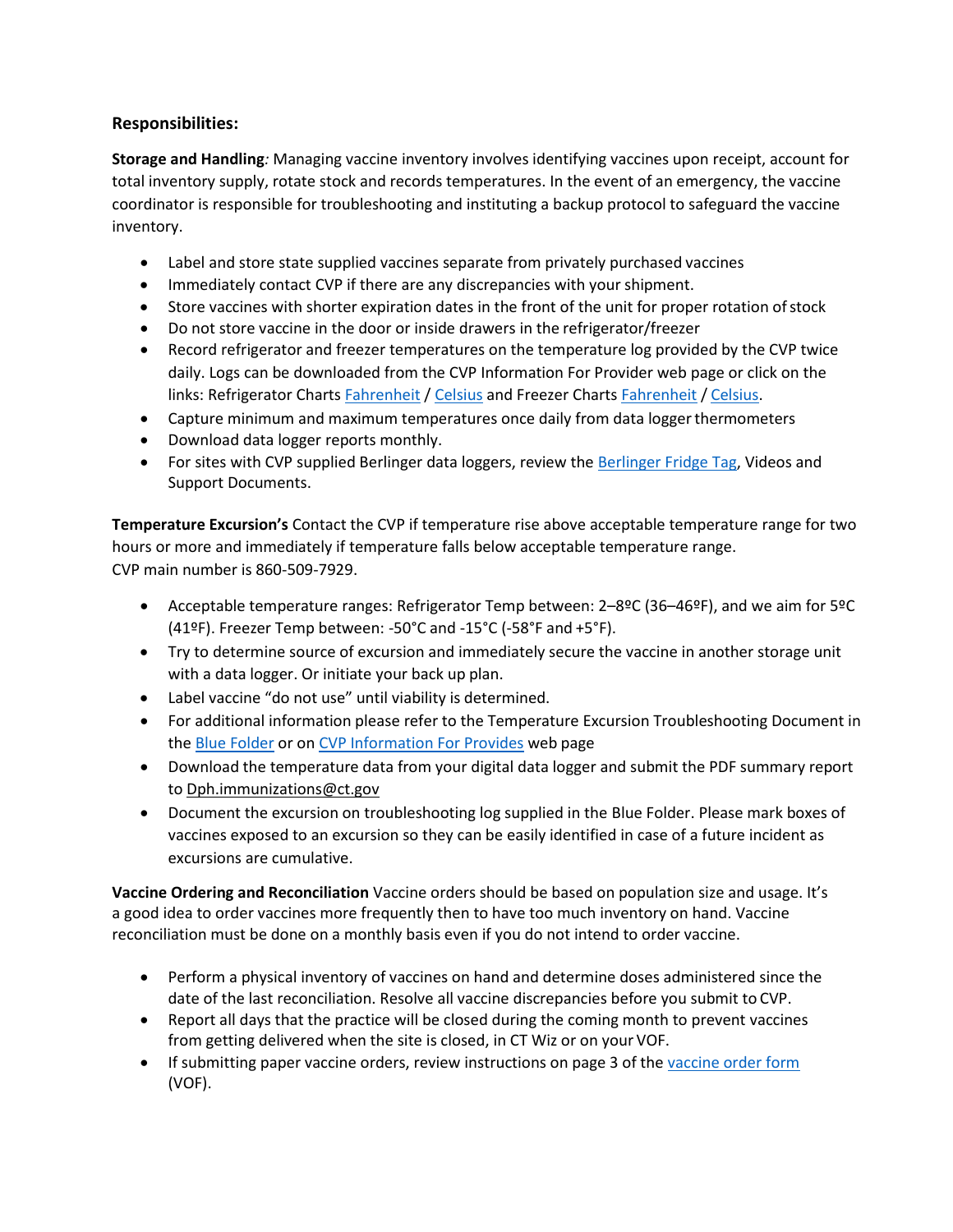• If submitting an order/managing vaccines through CT WiZ please refer to the following two web pages: [CT WiZ Training Page](https://portal.ct.gov/DPH/Immunizations/CT-WiZ-Training) and [CVP Vaccine Inventory](https://portal.ct.gov/DPH/Immunizations/CVP-Vaccine-Inventory-Management) Management

**Transferring Vaccine** You should initiate transfer of vaccines to another CVP site willing to use the vaccines 4 months' prior to the expiration date.

- Contact CVP providers in the area willing to accept vaccine transfer (CVP can provide a list if necessary)
- Package vaccine appropriately to maintain the cold chain, follow instructions on the [Transfer](https://portal.ct.gov/-/media/Departments-and-Agencies/DPH/dph/infectious_diseases/immunization/CVP-2020/TransferForm-03_18-20.pdf) [Form](https://portal.ct.gov/-/media/Departments-and-Agencies/DPH/dph/infectious_diseases/immunization/CVP-2020/TransferForm-03_18-20.pdf)
- Deliver vaccine to the accepting provider, have the receiving provider sign and date the Vaccine
- Submit the completed Transfer Form to the CVP.
- If submitting through CT WiZ review the [Transfer Table](https://portal.ct.gov/-/media/Departments-and-Agencies/DPH/dph/infectious_diseases/immunization/CT-WIZ/Transfers-Table.pdf?la=en) document to determine how to document the transfer. Please refer to [CT WiZ Inventory Management](https://portal.ct.gov/DPH/Immunizations/CVP-Vaccine-Inventory-Management) web page for additional information.

**Returns and Wastage** Vaccines should be monitored closely to prevent wastage. If wastage occurs, report it to the CVP. Expired vaccines and vaccines that have spoiled due to a breach in the cold chain should be returned to McKesson. Broken vials, expired open multi-dose vials and unused pre-drawn vaccine should be discarded appropriately on site. Some wastage situations may require restitution as determined by the CVP in accordance with the [Restitution Policy.](https://portal.ct.gov/-/media/Departments-and-Agencies/DPH/dph/infectious_diseases/immunization/cvp/VaccineRestitutionPolicypdf.pdf?la=en)

## **Reporting Wastage:**

- Contact CVP as soon as you suspect vaccine may be spoiled to determine viability
- Separate vaccine wasted from main supply and label "DO NOT USE"
- If submitting paper [return form, r](https://portal.ct.gov/-/media/Departments-and-Agencies/DPH/dph/infectious_diseases/immunization/CVP-2020/Vaccine-Return-Form--03_18_20.pdf)ecord vaccine lot number, expiration date, and number of doses and fax/email to the CVP. Returns forms can be downloaded from the [CVP Information](https://portal.ct.gov/DPH/Immunizations/CVP---Information-for-Providers) [For Provider](https://portal.ct.gov/DPH/Immunizations/CVP---Information-for-Providers) web page. Please review all instructions on the return form.
- Include a spoilage letter with all wastage. A spoilage letter explains what happened to the vaccine and steps the practice will take prevent wastage in the future.
- If submitting through CT WiZ determine if you document as a return to McKesson or an inventory adjustment. Please note, you never return open multi-dose vials, broken vials or syringes with a needle. Refer to [CT WiZ Inventory Management](https://portal.ct.gov/DPH/Immunizations/CVP-Vaccine-Inventory-Management) web page for guidance. Remember "Clinic Comments" on the return screen is how you document the spoilageletter.
- Use the return UPS label received via email from Quantum UPS to ship any **unopened vials and pre-filled syringes** back to McKesson.